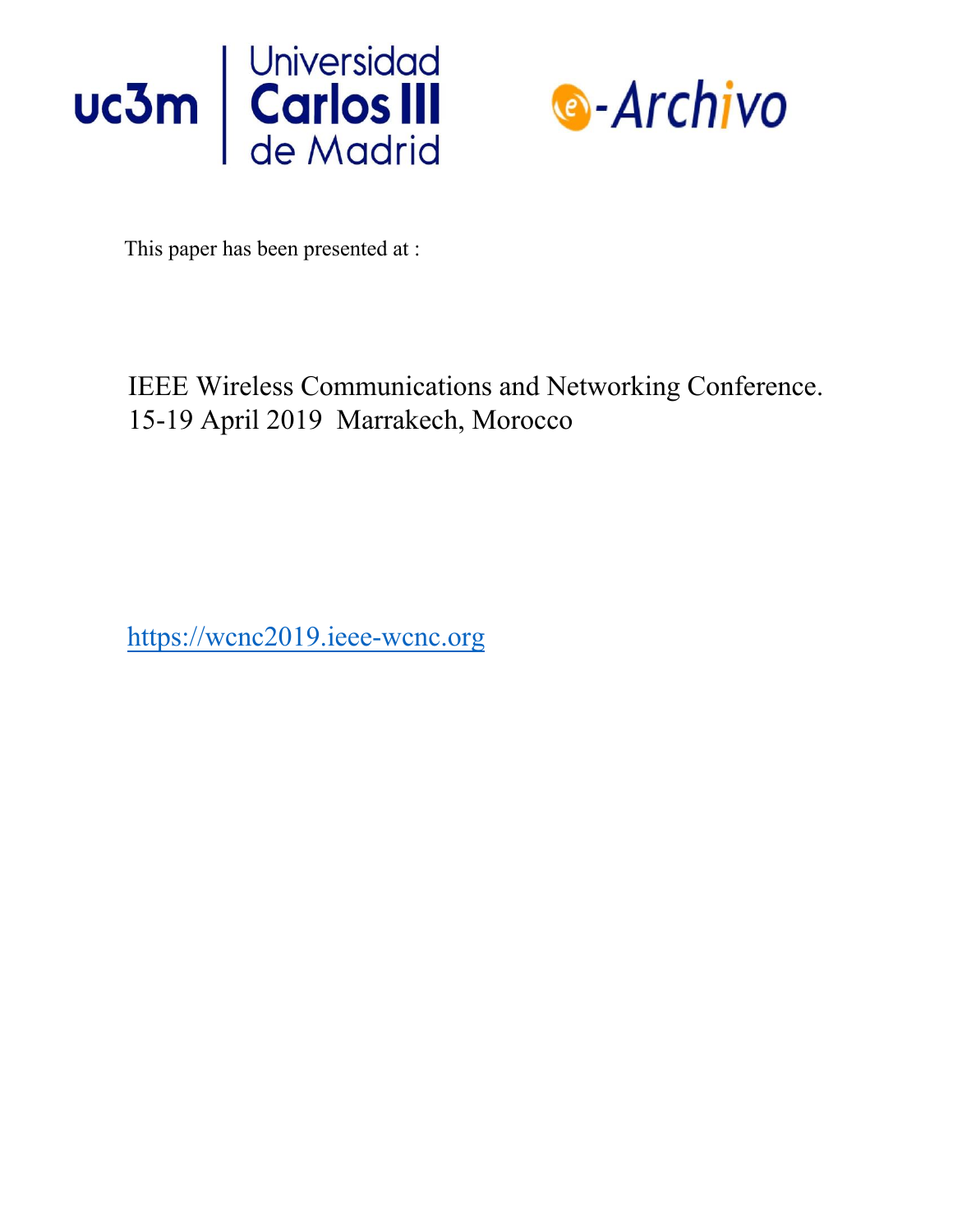# Resource Request Dispatch in Standalone and Federated MEC Systems: A Matching Game Approach

Ming-Yi Lin, Li-Hsing Yen, and Hojjat Baghban Department of Computer Science, College of Computer Science National Chiao Tung University, Hsinchu, Taiwan.

*Abstract*—Multi-access edge computing (MEC) system consisting of geographically-distributed heterogeneous servers can provide low-latency virtualized resource to support computation offloading of smart devices. When bulk offloading requests comes to an MEC system, how to dispatch requests to servers so as to maximize divergent objectives of MEC service providers and users is challenging. The problem further involves money transfer when different MEC service providers can share resource to each other. In this paper, we address request dispatch issues in a standalone MEC and among federated MEC systems using matching game theory. We have adapted several classical matching algorithms to our problem. Simulation results show that we can serve more requests while still meeting latency constraints. For federated MEC systems, we can also have high revenue.

*Index Terms*—Resource Allocation, Edge Computing, Matching Theory.

#### I. INTRODUCTION

Cloud service providers have already deployed ubiquitous cloud services so that users can access the cloud from anywhere on earth. A variety of cloud services have been provided to meet the demands of different kinds. For example, Infrastructure as a Service (IaaS) offers virtual machines (VMs) to users for running their own applications in the cloud.

Internet of Things (IoT) aims to provide connectivity of millions of smart devices to the Internet. When IoT devices or user equipments (UEs) do not have enough computation or storage capacity to run computation-intensive tasks like Virtual Reality (VR) and Augmented Reality (AR), offloading the tasks to cloud is a feasible solution. However, the latency between a device and a distant cloud may be too high for delay-sensitive or time-critical applications. Multi-access edge computing (MEC) [1] aims at providing low-latency cloud services by placing distributed clouds to the proximity of mobile users. Together with less than 1 ms standard latency in 5G, MEC could meet strict delay constraint of most timesensitive applications. MEC also helps reducing backhaul traffic by saving the traffic between the cloud and the edge.

Fog computing is another technology that can provide computing service or resource to UEs or IoT devices yet meet the constraint of extra-low latency. Typical fog devices are access points, vehicles, smart phones, and wearable devices. Unlike MEC servers, fog devices may be mobile and volatile, and usually have limited resource. For this reason, fog devices may also offload their tasks to MEC servers.

In this paper, we assume that an MEC system comprises a set of connected heterogeneous yet geographically-distributed MEC servers that are operated and managed by a single edge service provider (ESP). IoT devices, UEs, or even fog devices as edge users may request VMs from ESP for computation offloading. The requests go toward edge access points (EAPs), which are wireless gateways to an MEC system where requests are dispatched to appropriate MEC servers. In general, a VM request can be served by any MEC server that has enough resource yet meets requirements specific to the request. However, when various VM requests come to an MEC system from different EAPs, how to conduct request dispatch so as to maximize both the requester's and the server's objectives is challenging. On one hand, requesters may prefer MEC servers that minimize the communication latency between the servers and the requesters to maintain a certain quality of service. On the other hand, MEC servers may prefer serving requests with less resource demands so as to maximize the total number of served requests, i.e., to minimize the request denial ratio.

The dispatch could be done by a single dispatcher (like Mobile Edge Orchestrator in ETSI's MEC framework [2]) in the MEC system. However, that dispatcher renders a single point of failure and may become a performance bottleneck. Furthermore, resource requests may come with *physical constraint* that can only be met by some servers. For example, requests may specify additional physical resource (e.g., GPUenabled VM) or resource that is only accessible or valuable in some region (e.g., wireless spectrum or location-based context information). Therefore, we consider a distributed publish-subscribe messaging platform where MEC servers publish their availabilities and capabilities to EAPs which are subscribers. When resource requests come to an EAP, the EAP forwards requests on behalf of the requesters to best-suited MEC servers. MEC servers may reject some requests when they do not have enough residual capacity. Any request that gets rejected by an MEC server can be resent by the EAP to the next best-suited MEC server. This process repeats until no more matching can be arranged.

Different ESPs may have overlapping service coverage areas. If these ESPs are federated, they can collaboratively share resources and requests to increase their profits. However, MEC federation also adds another dimension to the dispatch problem because the dispatch process should consider resource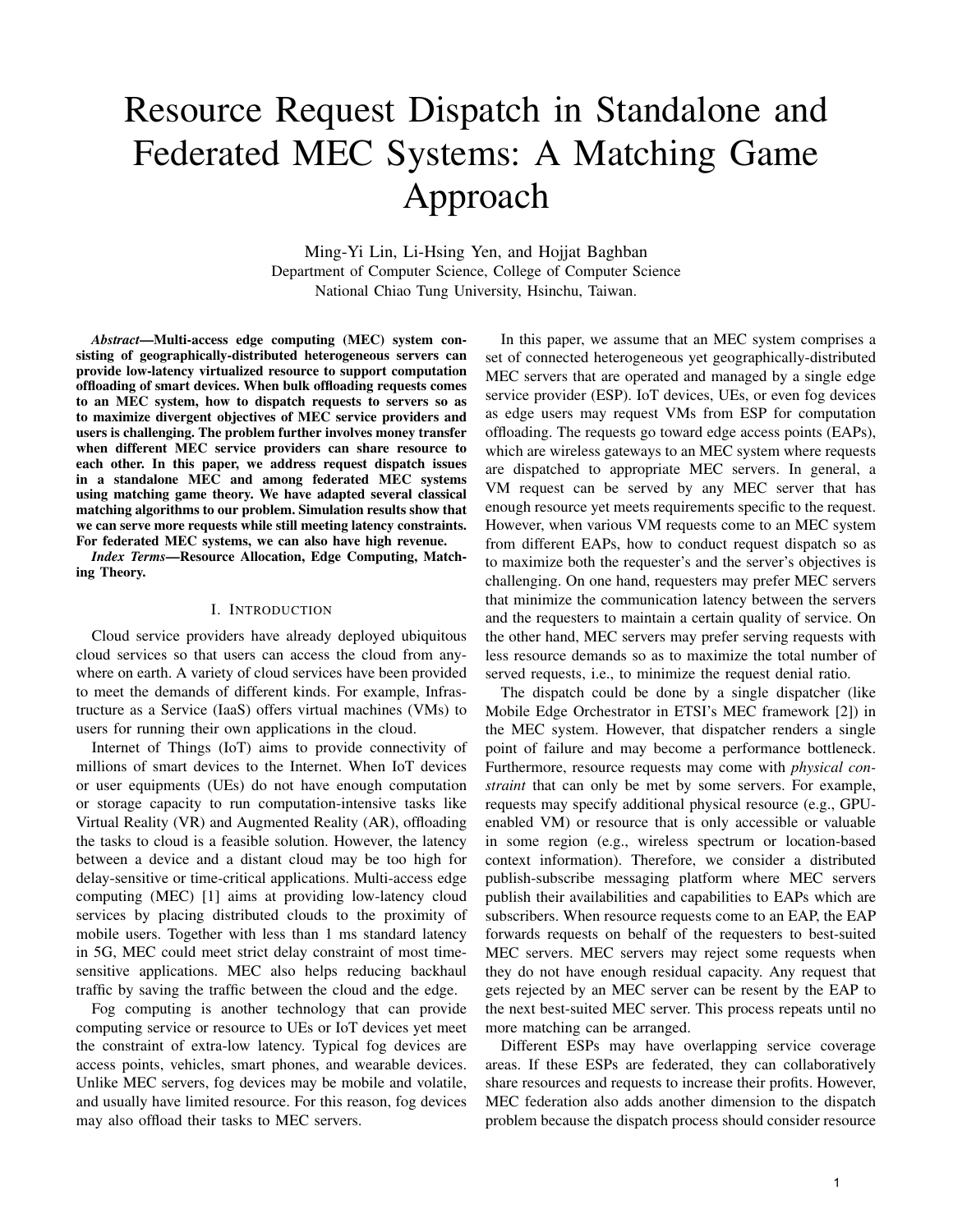provider's revenue as well as resource consumer's payment. Typically, resource requesters aim to maximize payoff and minimize latency while ESPs aim to maximize their revenue.

In this paper, we address the request dispatch problem for both standalone and federated MEC systems. We considered it as a *matching* problem between MEC users and servers. Unlike classical bipartite matching, which has a single objective that maximizes either the cardinality or the total weight of matched pairs, the matching problem here considers each party's preference on matching, rendering it a multi-objective optimization problem.

There is a trend of applying matching theory to network resource allocation and management problems recently. Pham et al. [3] modeled computation offloading in MEC as two matching problems, one for user's selections on MEC servers and the other for user's selections on offloading channels. In [4], the authors considered resource allocations in a threetier IoT fog system, for which the pairing between fog nodes and service providers and also that between fog nodes and service users were both modeled as matching games. In this paper, we consider several possible matching models for the dispatch problem, including maximum-cardinality/weight bipartite matching, capacitated house allocation (CHA) [5], [6], stable marriage, and college admissions. We modify the original college admissions model to fit our problem, and modify associated algorithms such as CHA, Boston [7], and deferredacceptance (DA), for request dispatch within an MEC. We model request dispatch across MECs as a matching game with (money) transfer, and propose using DA with transfer (DA-T) for resource requesters to interactively negotiate payments. Simulation results show that DA serves more requests than the counterparts in intra-ESP offloading. For inter-ESP request dispatch, DA-T makes more revenue for ESPs than Boston.

The rest of this paper is organized as follows. Sec. II presents our system model with problem formulation. Sec. III presents the proposed dispatch methods for intra- and inter-ESP request dispatch. Sec. IV shows simulation results and the last section concludes this work.

#### II. SYSTEM MODEL AND PROBLEM FORMULATION

#### *A. System model*

We assume a federated edge ecosystem consisting of  $n$ ESPs  $\{p_1, p_2, \ldots, p_n\}$ . Intra-ESP offloading model considers request dispatch only within an ESP while inter-ESP offloading model considers dispatching requests with payments across different ESPs. Each ESP  $p_i$  owns a set of  $m_i$  MEC servers  $S_i = \{s_{i,1}, s_{i,2}, \ldots, s_{i,m_i}\}.$ 

Assume that there are  $n_i$  resource requests denoted by set  $Q_i = \{q_i^1, q_i^2, \dots, q_i^{n_i}\}\$  submitted to ESP  $p_i$ . Each request  $q_i^k \in Q_i$  comes with two parameters: resource descriptor and the associated latency constraint. Let  $V$  be the set of all VM types (called *flavors*) that are provided to MEC users. The resource descriptor is  $\mathbf{m}_i^k = (m_i^{k,1}, m_i^{k,2}, \dots, m_i^{k,|V|})$ , where  $m_i^{k,j}$  is the number of instances of VM Type j, where  $1 \leq$  $j \leq |V|$ , that is requested by  $q_i^k$ . Let  $t_{i,\text{max}}^k$  be the latency



Fig. 1. An example of intra-ESP offloading with four MEC servers

constraint associated with  $q_i^k$ . Formally, each request  $q_i^k \in Q_i$ is a pair  $(\mathbf{m}_i^k,t_{i,\max}^k)$ .

Let  $R$  denote the set of all different types of physical resource (CPU, memory, storage, etc.). Each server  $s_{i,j} \in S_i$ has a limited supply of each resource type  $r \in R$ , denoted by  $C_{i,j}^r$ . We denote the current capacity of  $s_{i,j}$  as a vector  $\mathbf{C}_{i,j} = (C_{i,j}^1, C_{i,j}^2, \ldots, C_{i,j}^{|R|}).$ 

When MEC users need computation offloading, they send resource requests to nearby EAPs. When an EAP receives a request  $q_i^k = (\mathbf{m}_i^k, t_{i, \max}^k)$ , it converts  $\mathbf{m}_i^k$  to a demand vector  $\mathbf{d}_i^k = (d_i^{k,1}, d_i^{k,2}, \dots, d_i^{k,|R|}),$  where  $d_i^{k,j}$  is the amount of the j-th physical resource needed by  $q_i^k$ . Furthermore, the EAP estimates the minimal expected latency  $t_{i,j}^k$  when  $q_i^k$  is served by each MEC server  $s_{i,j} \in S_i$ . If  $t_i^k > t_{i,\text{max}}^k$ ,  $s_{i,j}$  cannot serve  $q_i^k$  even if it has enough resource capacity. The EAP selects the best server for  $q_i^k$  to send a resource request. If the request is rejected, the EAP then resends the request to the second best server, and so forth. Fig. 1 shows an example of intra-ESP offloading where  $k$  requests are dispatched to four MEC servers.

For inter-ESP resource sharing, we assume that each ESP  $p_i$  has an Orchestration and Control System (OCS) denoted by *OCS*<sub>i</sub>. OCSs periodically exchange resource and latency related information following the publish-subscribe messaging paradigm. When an MEC user of  $p_i$  is willing to pay for some service not provided by  $p_i$ ,  $OCS_i$  finds out all candidate MEC servers in the federated MEC systems that have enough capacity yet meet the user's latency and other constraints. For each candidate MEC server, *OCS<sub>i</sub>* provides information including the estimated latency and minimal selling price (i.e., the *asked price*) to the user. The user selects the most preferred server to send the request with offered price (i.e., bid). The server may accept or reject the request. If the request is not accepted, the user may in turns raise her bid and resend the request to the same server, or send the request (possibly with a different bid) to the next preferred MEC server. The process repeats until the user's request gets accepted or all candidate MEC servers reject the user's request for which the user cannot further raise the bid.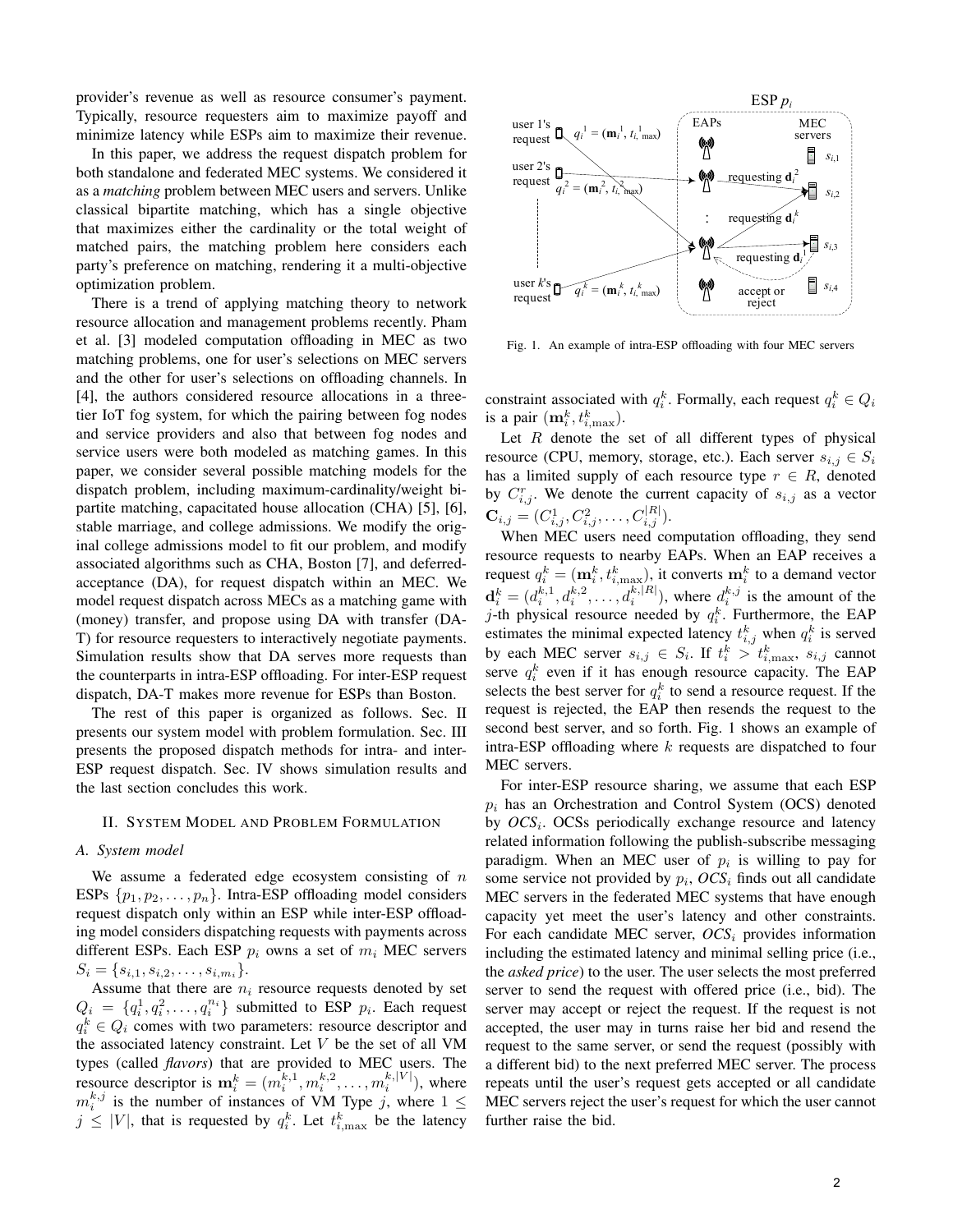#### *B. Problem Formulation*

We model the dispatch of resource requests to servers as a matching problem. Since requests cannot be split,  $q_i^k$  for every i and k can only be matched to one server and served there. On the other hand, a server can be matched to several requests subject to its capacity and the latency constraints associated with requests. We use matrix  $\mathbf{x}_i = [x_{i,j}^k]_j^k$  to denote the matching result in ESP  $p_i$ , where  $x_{i,j}^k \in \{0, 1\}$  indicating whether request  $q_i^k \in Q_i$  is dispatched to server  $s_{i,j} \in S_i$ .

Edge users and servers have different objectives. Users want to get served by servers that can minimize their latencies. Formally, the objective of every  $q_i^k \in Q_i$  is

$$
\max \sum_{j=1}^{m_i} (x_{i,j}^k \times (t_{i,\max}^k - t_{i,j}^k)).
$$
 (1)

On the other hand, every server  $s_{i,j} \in S_i$  wants to maximize the number of requests that it can serve, i.e.,

$$
\max \sum_{k=1}^{n_i} x_{i,j}^k.
$$
 (2)

The matching result is subject to several constraints. When  $x_{i,j}^k \neq 0$ , the amount of physical resource of type r in  $s_{i,j}$ that is allocated to request  $q_i^k$  is  $d_i^{k,r}$ . The *capacity constraint* asserts that

$$
\forall r \in R, \forall s_{i,j} \in S_i, \sum_{k=1}^{n_i} \left( d_i^{k,r} \cdot x_{i,j}^k \right) \le C_{i,j}^r. \tag{3}
$$

The *demand constraint* ensures that any request is either not served at all or allocated the exact amount of physical resource that it demands from a single server. More specifically,

$$
\forall q_i^k \in Q_i, \forall s_{i,j} \in S_i, \sum_{j=1}^{m_i} \left( d_i^{k,r} \cdot x_{i,j}^k \right) \leq d_i^{k,r}.\tag{4}
$$

and

$$
\forall q_i^k \in Q_i, \forall s_{i,j} \in S_i, x_{i,j}^k \in \{0, 1\}.
$$
 (5)

(5) is the *no-split* constraint, which demands that no request can be split and served separately by different servers.

For request dispatch in federated MEC systems, we reuse infrastructure, resource, and capacity-related notations defined for the intra-ESP offloading problem like  $S_i$ , R, and  $\mathbf{C}_{i,j}$ . For request-related notations,  $q_i^k$ 's (and, accordingly,  $Q_i$ 's,  $\mathbf{m}_i^k$ 's, and  $t_{i, \text{max}}$ 's) are submitted toward ESP  $p_i$ . These requests are from other ESPs  $p_j \neq p_i$ .

The operational cost of each server  $s_{i,j}$  is defined on each resource type as  $\mathbf{c}_{i,j} = (c_{i,j}^1, c_{i,j}^2, \ldots, c_{i,j}^{|R|})$ , where  $c_{i,j}^r$  is the unit operational cost of physical resource type  $r$  at  $s_{i,j}$ . With  $c_{i,j}$ , the total operational cost incurred by request  $q_i^k$ , if granted, can be calculated as

$$
\theta_{i,j}(q_i^k) = \sum_{r=1}^{|R|} \left( c_{i,j}^r \cdot d_i^{k,r} \right).
$$
 (6)

Let  $b_{i,j}^k$  be the actual payment of  $q_i^k$  when it is served by  $s_{i,j}$ . Only if  $b_{i,j}^k > \theta_{i,j}(q_i^k)$  can  $s_{i,j}$  serve  $q_i^k$ . Each ESP  $p_i$ 's objective is to maximize its own profit defined as

$$
\max \sum_{j=1}^{m_i} \sum_{k=1}^{n_i} x_{i,j}^k \left( b_{i,j}^k - \theta_{i,j} (q_i^k) \right). \tag{7}
$$

On the other hand, the requester who submits  $q_i^k$  has a valuation  $v_i^k$  on the request. This serves as the highest possible payment that the requester is willing to pay to ESP  $p_i$  when  $q_i^k$  is granted. The requester of  $q_i^k$  wants to maximize the difference between  $v_i^k$  and  $b_{i,j}^k$  (i.e., payoff) while minimizing the latency. We thus define the requester's utility as the payoff per unit of latency time. Formally, the objective of every  $q_i^k \in Q_i$  is

$$
\max \sum_{j=1}^{m_i} \left( x_{i,j}^k \cdot \frac{v_i^k - b_{i,j}^k}{t_{i,j}^k} \right). \tag{8}
$$

Their objectives are still subject to the capacity, demand, and no-split constraints defined above.

#### III. PROPOSED MECHANISMS

# *A. Problem Analysis*

By (1),  $x_{i,j}^k$  should not be 1 if  $t_{i,j}^k > t_{i,\text{max}}^k$ . Therefore, we can construct a bipartite graph  $G_i = (\bar{S}_i \cup \bar{Q}_i, \bar{E}_i)$  for each ESP  $p_i$  such that each vertex  $s_j \in \overline{S}_i$  corresponds to server  $s_{i,j} \in S_i$ , each vertex  $q_k \in \overline{Q}_i$  represents request  $q_i^k \in Q_i$ , and  $(s_j, q_k) \in \overline{E}_i$  if and only if  $t_{i,j}^k < t_{i,\text{max}}^k$ . In this way, the request dispatch problem in  $p_i$  becomes a matching problem in  $G_i$ .

Classical bipartite matching problem is to maximize the number of matched pairs (i.e., maximum-cardinality bipartite matching). This formulation only reflects the objective of the servers. When a request prefers some server to another because the former offers a lower latency, that preference cannot be captured by the cardinality-based objective.

We may recap the preference of all possible matched pairs by weights associated with corresponding edges in the bipartite graph. Accordingly, the objective is to maximize the total weight associated with all matched pairs (i.e., maximumweight bipartite matching). However, this modeling does not fit when the two peers in a match may have different valuations on that match.

Gale and Shapley [8] considered marriage as a matching problem between males and females where each individual's valuation matters. In marriage, each male can be matched to only one female (and vice versa), which makes marriage a oneto-one matching problem. It has been used to model allocation of wireless channels to mobile users [3]. However, our problem is not a one-to-one matching because an MEC server can serve more than one requests (subject to the capacity constraint).

Capacitated house allocation (CHA) is a many-to-one matching problem, which is to allocate a set of houses to a bunch of agents. It extends bipartite matching in two ways. First, agents can have preference on houses. Second, every house has a capacity which specifies the maximal number of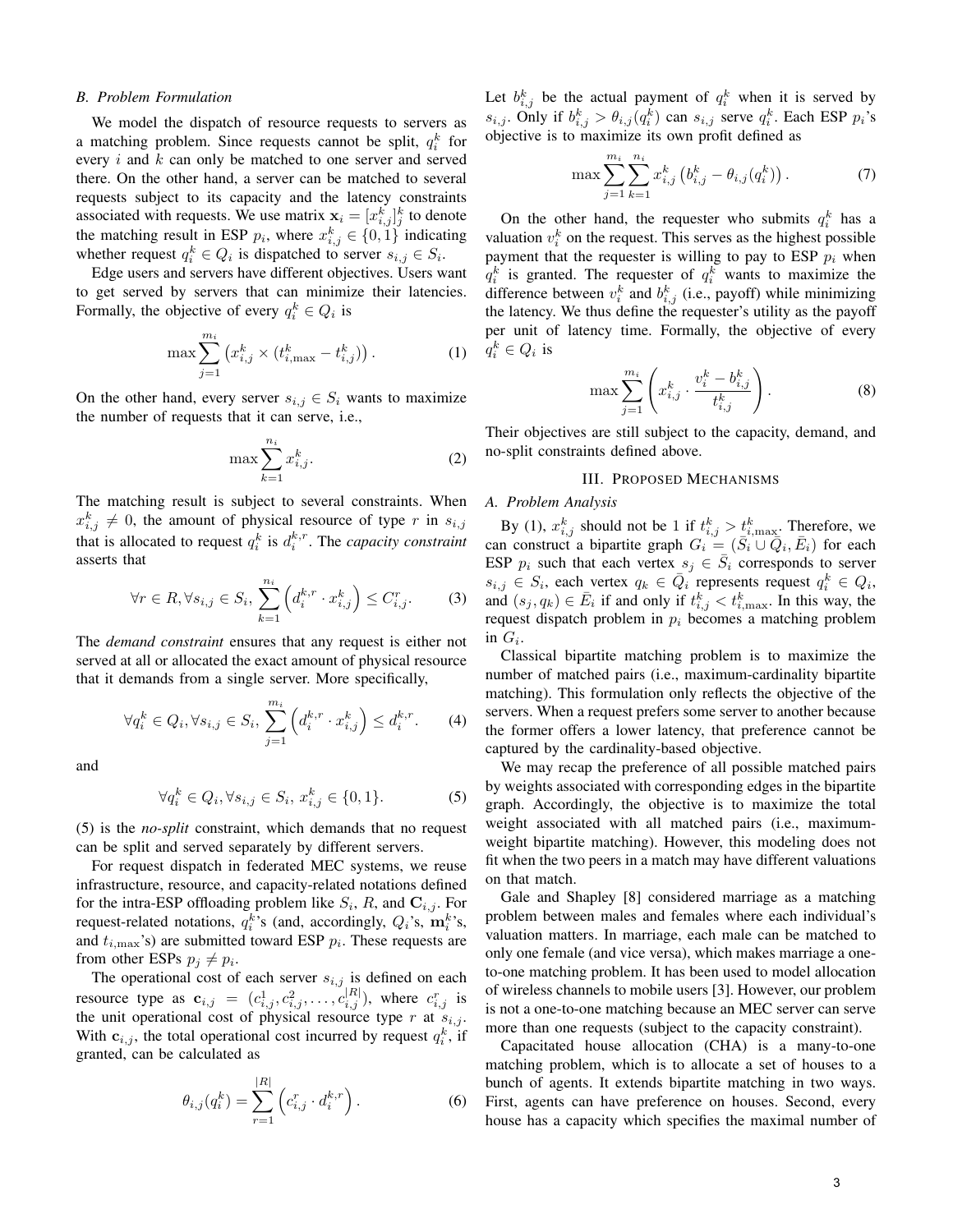TABLE I DIFFERENT MATCHING PROBLEMS

| <b>Problem</b>                       | Type        | Preference |
|--------------------------------------|-------------|------------|
| Maximum-Cardinality Bipartite Match- | One-to-one  | Nο         |
| ing                                  |             |            |
| Maximum-Weight Bipartite Matching    | One-to-one  | On matches |
| Capacitated House Allocation (CHA)   | Many-to-one | One-sided  |
| Stable Marriage                      | One-to-one  | Two-sided  |
| College Admissions                   | Many-to-one | Two-sided  |

agents that it can accommodate. However, CHA still does not well fit our problem due to the following reasons. First, both requesters and servers have preference in our problem, but CHA considers only one-sided preference. Second, agents are assumed to have equal size, so the maximal number of agents that can be accommodated in each house is fixed and known. In contrast, requests come with different sizes (amounts of requested resource) in our problem. Consequently, an MEC server may fulfill the aggregated demand of three requests but not that of another two.

College admissions problem [8] is also a many-to-one matching, where a college can give admissions to more than one students. It differs from CHA in that colleges have preference on applicants. In [3], computation offloading from a set of mobile users to a set of MEC servers is modeled as a many-to-one matching game with the assumption that each server can execute at most some certain number of computation tasks. Here both mobile users and MEC servers have preference for the other party, so it falls into the college admission problem. However, college admissions model still does not perfectly fit our problem as each college has a fixed and known quota for admissions. In contrast, the maximal number of requests that a server can serve is not fixed.

Table I summarizes all mentioned models of matching problem.

#### *B. Intra-ESP Request Dispatch*

We model intra-ESP request dispatch as a many-to-one, two-sided preference matching game. For each request  $q_i^k$   $\in$  $Q_i$ , the latency when it is served by each server  $s_{i,j} \in S_i$  is a vector  $\mathbf{t}_i^k = (t_{i,1}^k, t_{i,2}^k, ..., t_{i,m_i}^k)$ . The preference value of  $q_i^k$ when it is served by  $s_{i,j}$  is

$$
\phi_i^k(s_{i,j}) = t_{i,\text{max}}^k - t_{i,j}^k.
$$
\n(9)

The preference list of  $q_i^k$  denoted by  $PQ_i^k$  contains all  $s_{i,j}$ 's in an ascending order of  $\phi_i^k(s_{i,j})$  for which  $\phi_i^k(s_{i,j}) > 0$ . The EAP receiving  $q_i^k$  sends resource request  $\mathbf{d}_i^k$  on behalf of  $q_i^k$  to the most preferred MEC server in  $PQ_i^k$ . If the request gets rejected, the EAP then sends the request to the second preferred MEC server in  $PQ_i^k$ , and so forth.

Each server, on the other hand, may receive multiple resource requests in a short time. If its residual capacity can accommodate all the requests, all requests will be accepted. Otherwise, the server must identify the best subset of requests to grant so as to maximize the number of served requests. It is a bin packing problem, which is known to be NP-hard. As

a heuristic, we define a preference function  $\Phi_{i,j}(q_i^k)$  for each each MEC server  $s_{i,j}$  as follows:

$$
\Phi_{i,j}(q_i^k) = \sum_{r=1}^{|R|} \left( w_{i,j}^r \cdot (1 - \frac{d_i^{k,r}}{C_{i,j}^r}) \right), \tag{10}
$$

where  $w_{i,j}^r$  is a real number in [0, 1] that represents the weight (e.g., scarcity) of physical resource type r to  $s_{i,j}$  with the property that  $\sum_{r} w_{i,j}^r = 1$ . All requests  $q_i^k$ 's toward  $s_{i,j}$  are granted one by one in the increasing order of their preference function values. When the server can no longer grant an request with its residual capacity, it rejects the request and all requests with lower preference function values (if any).

An MEC server may have accepted some requests but have to reject some other requests later due to insufficient residual capacity. When this happens, it is an issue whether the MEC server should retract a previous grant to make room for a new request simply because the new one has a higher preference function value than the previous<sup>1</sup>. If we allow retraction, it is a variant of *deferred-acceptance* (DA) algorithm [8], which possesses a property that servers may *tentatively* accept requests. If acceptance is always firm (cannot be retracted), the approach is a variant of Boston [7].

# *C. Inter-ESP Request Dispatch*

For inter-ESP request dispatch, each MEC server  $s_{i,j}$  values all requests toward it by the following preference function  $\Phi_{i,j}(q_i^k)$ :

$$
\Phi_{i,j}(q_i^k) = \frac{b_{i,j}^k - \theta_{i,j}(q_i^k)}{\sum_{r=1}^{|R|} \left(w_{i,j}^r \cdot d_i^{k,r}/C_{i,j}^r\right)}.
$$
\n(11)

Intuitively, this function gives the profit per unit of the weighted sum of all normalized physical resource requested.

On the other hand, the requester of  $q_i^k$  ( $q_i^k$  for short hereafter) values each candidate MEC server  $s_{i,j}$  by the following preference function:

$$
\phi_i^k(s_{i,j}) = \frac{v_i^k - b_{i,j}^k}{t_{i,j}^k},\tag{12}
$$

where  $b_{i,j}^k$  is the price offered by  $q_i^k$  to  $s_{i,j}$ . This is exactly the utility of  $q_i^k$  being served by  $s_{i,j}$ . Note that  $q_i^k$  may offer different prices to different servers for the same request. The offered price depends on the minimal selling price  $\theta_{i,j}(q_i^k)$ provided by  $s_{i,j}$ , expected latency  $t_{i,j}^k$  when  $q_i^k$  is served by  $s_{i,j}$ , and the valuation on the request  $v_i^k$ . Clearly,  $q_i^k$  will not consider  $s_{i,j}$  if  $\theta_{i,j}(q_i^k) > v_i^k$ . If  $\theta_{i,j}(q_i^k) < v_i^k$ ,  $q_i^k$  can have a positive utility if  $\hat{\theta}_{i,j}(q_i^k) \leq b_{i,j}^k < v_i^k$ . To maximize its utility,  $q_i^k$  tends to minimize  $b_{i,j}^k$ . However, as  $s_{i,j}$  ranks all requests toward it by (11), a request with low offered price also has low chance to be granted. When a request is rejected, the requestor can either raise the price to  $b_{i,j}^k + \delta$  and resend the request to the same server or send a different offered price to another MEC server. The decision depends on which one can give the

<sup>&</sup>lt;sup>1</sup>Of course, the rejected request can sent another request to the next preferred MEC server.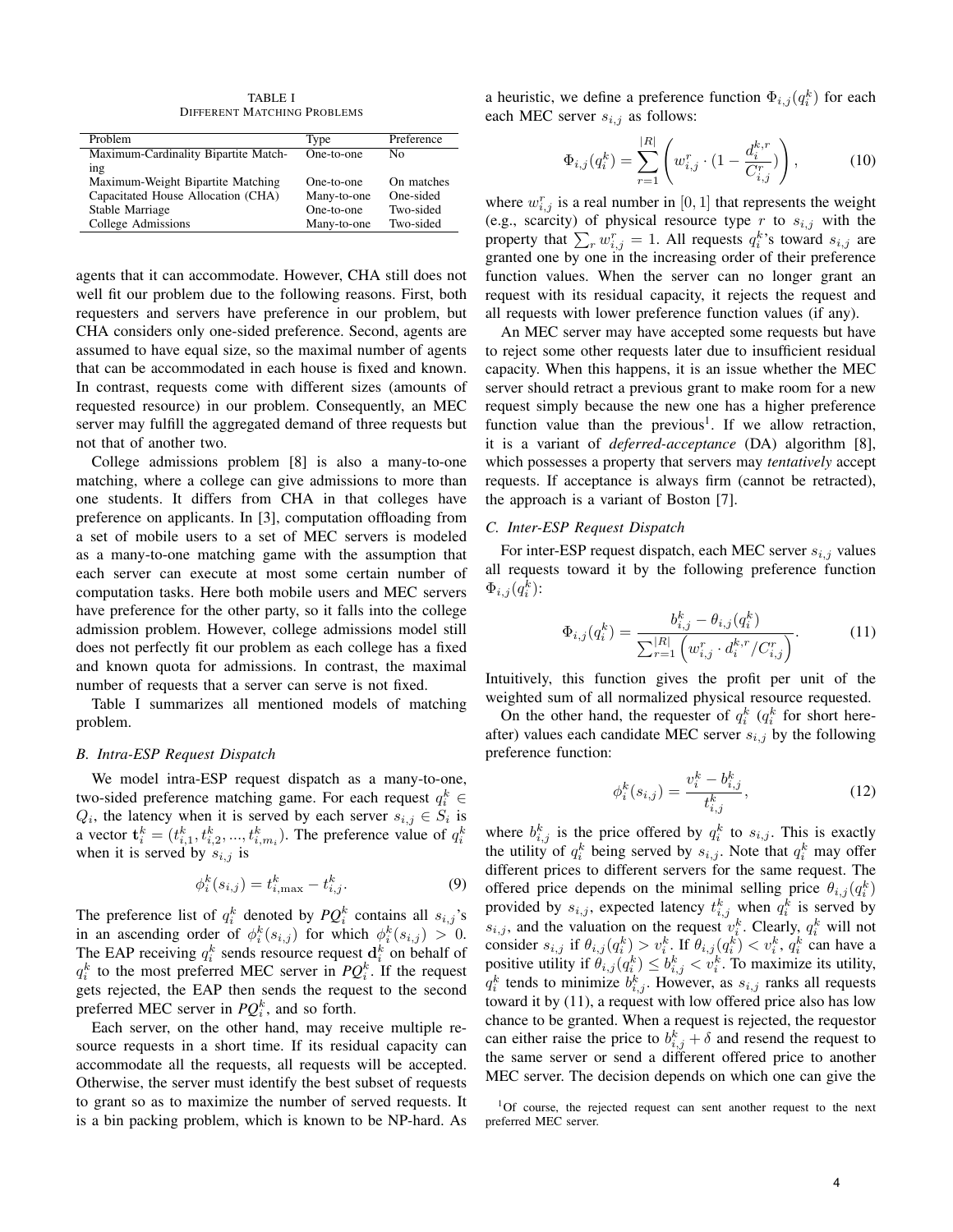TABLE II SIMULATION SETTING FOR SERVER CAPACITY

| Parameter              | <b>Distribution</b> | Mean | <b>Standard Deviation</b> |
|------------------------|---------------------|------|---------------------------|
| Number of CPU cores    | Gaussian            | 50   | 10                        |
| Amount of memory (GB)  | Gaussian            | 500  | 50                        |
| Amount of storage (GB) | Gaussian            | 500  | 100                       |

TABLE III VM INSTANCE TYPES OFFERED BY AMAZON EC2–US WEST (NORTHERN CALIFORNIA) REGION

|              | Medium | Large | <b>XLarge</b> | 2XLarge |
|--------------|--------|-------|---------------|---------|
| CPU core     |        |       |               |         |
| Memory (GB)  | 3.75   | 7.5   | 15            | 30      |
| Storage (GB) |        | 20    | 80            | 160     |

requester a higher utility. The process repeats until all requests either get granted or cannot further raise their offered prices. This is a modification of the DA algorithm with the inclusion of monetary exchange, which is similar to [9].

#### IV. SIMULATION RESULTS

We conducted a series of simulations to investigate the performance of the proposed mechanisms and compare it with that of others. Both intra-ESP and inter-ESP request dispatches were considered.

# *A. Environment Settings*

We randomly placed ten EAPs (numbered from 0 to 9) in a  $100 \times 100$  km<sup>2</sup> area. Each EAP was co-located with an MEC server. The capacity of each server was randomly determined with the setting shown in Table II. We varied the number of requests from 50 to 1000. To generate nonuniform distributions of user requests on EAPs, the identifier of the serving EAP was set by applying a floor function to a Gaussian distributed random variable (with mean 5 and standard deviation 2.5) truncated at 0 and 9.

We assumed four types of VMs as those offered by Amazon EC2 in US West Region (Table III). Each request was a combination of these flavors with most requests demanded Medium and Large VMs. Only a few demanded XLarge and 2XLarge ones. About 60% requests had latency constraints uniformly set in the range from 1 to 100 ms. Other requests did not have latency constraints. When a request was served by the MEC server co-located with the serving EAP, the latency was assumed 1 ms. When the request was served by any other MEC server, the latency was 1 ms plus the propagation delay between the MEC server and the serving EAP. For inter-ESP resource sharing, the cost of physical resources were set based on real prices [10], [11], [12].

# *B. Intra-ESP Request Dispatch*

We tested several matching mechanisms, including CHA, adapted Boston, and adapted DA, and compared the results with those of random matching and no offloading (denoted by No-Share). In No-Share, requests were always dispatched to the MEC servers co-located with the respective serving EAPs of the requests.



Fig. 2. Total numbers of served requests in intra-ESP request dispatch



Fig. 3. Average latency per request in intra-ESP request dispatch

Figure 2 shows how the number of served requests changes with increasing number of requests using different approaches. DA clearly outperforms all others, followed by Boston. CHA and Random roughly performed the same. They performed better than No-Share only with few requests. The reason is that servers in CHA did not have preference on requests, so the set of requests that were granted when a server did not have enough capacity was not carefully determined. This is like Random.

Figure 3 shows the average latency per granted request. Here No-Share had the lowest latency, which is reasonable because only local requests could be granted. Random had the highest latency, which is also predictable. The superiority of Boston over DA comes from the property that once Boston grants a request, it never retracts the grant. Therefore, granted requests tended to be dispatched to their most preferred MEC servers. In contrast, DA may retract a request grant to make room for another request that is more preferable. Therefore, granted requests were less likely to be matched to their most preferred servers. Together with Fig. 2, we can see that this strategy is to trade requester's preference for server's.

# *C. Inter-ESP Resource Sharing*

For inter-ESP resource sharing, we primarily considered DA with transfer (referred to as DA-T). In DA-T, different